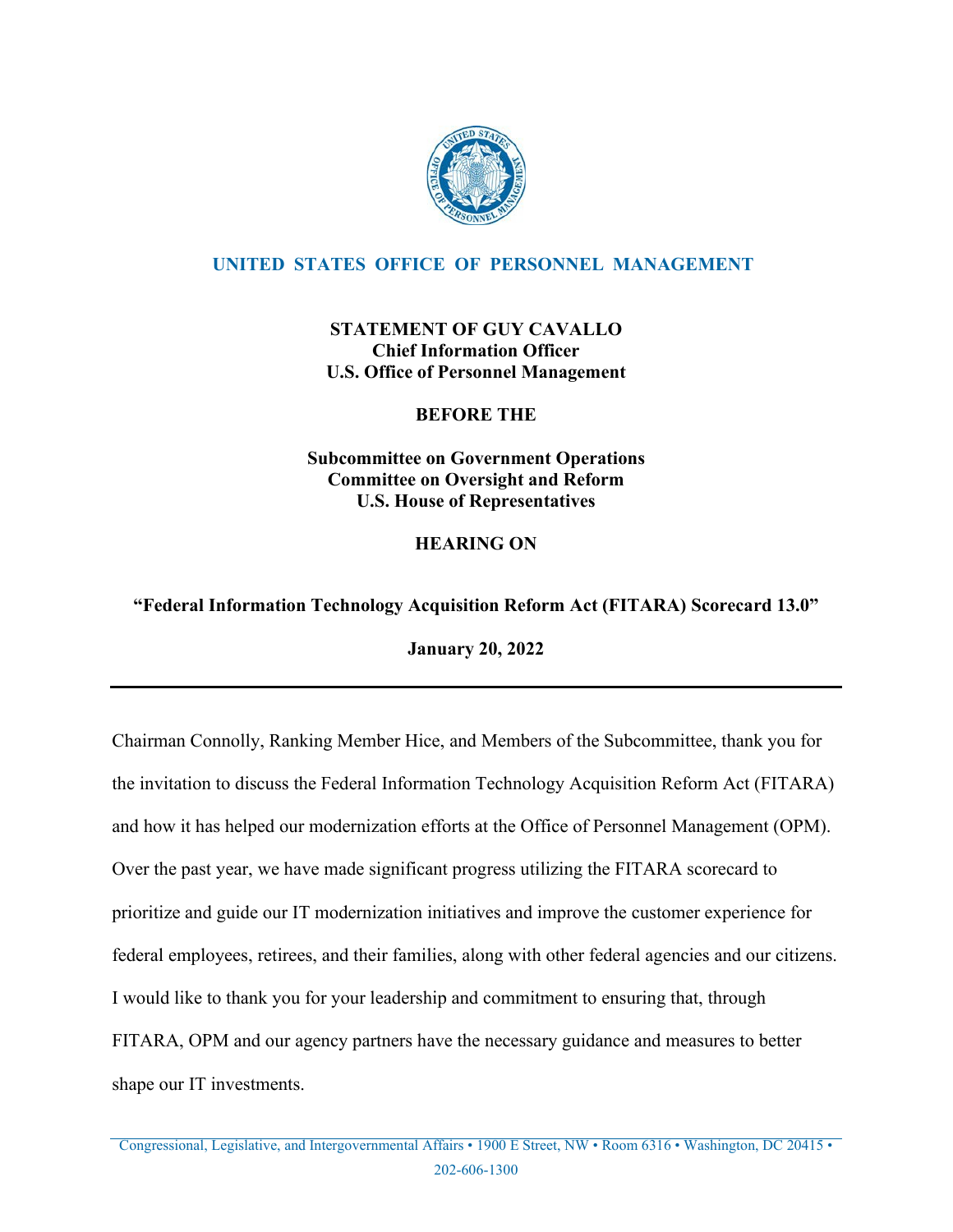I am honored to serve as OPM's Chief Information Officer (CIO), having begun this role on July 25, 2021, after our former CIO, Clare Martorana, departed to become the Federal CIO. In my career, I spent more than four decades in the business of technology – in both the public and private sectors. I look forward to working with Members of this Committee to continue to lead OPM's IT modernization journey and to leverage the FITARA scorecard. Today, I will share with you the progress that we made over the past fiscal year and the steps taken to improve OPM's FITARA score. The goal of our modernization efforts is to improve the customer experience by enhancing the delivery of OPM's services to other federal agencies, and to retired, current, and prospective federal employees.

#### **Staffing**

Staffing plays a major role in any IT modernization effort, and we have made significant progress in staffing the OPM OCIO executive team. We built an executive team that has the skills to meet the technical challenges we face today, while also leading our innovative solutions in the future.

In FY 2021, we established several new executive positions to further strengthen OCIO's executive leadership team. These positions include a Chief Technology Officer (CTO), an Enterprise Architect, a Cloud and Cybersecurity Senior Advisor, a Digital Services Lead, an Associate CIO for IT Strategy and Policy, and a Site Reliability Engineering Senior Advisor. We also reclassified our Chief Information Security Officer from a Senior Technical Lead to a Senior Executive Service (SES) position. We have already hired the Deputy CIO, the Chief Technology Officer, and the Cloud and Cybersecurity Senior Advisor.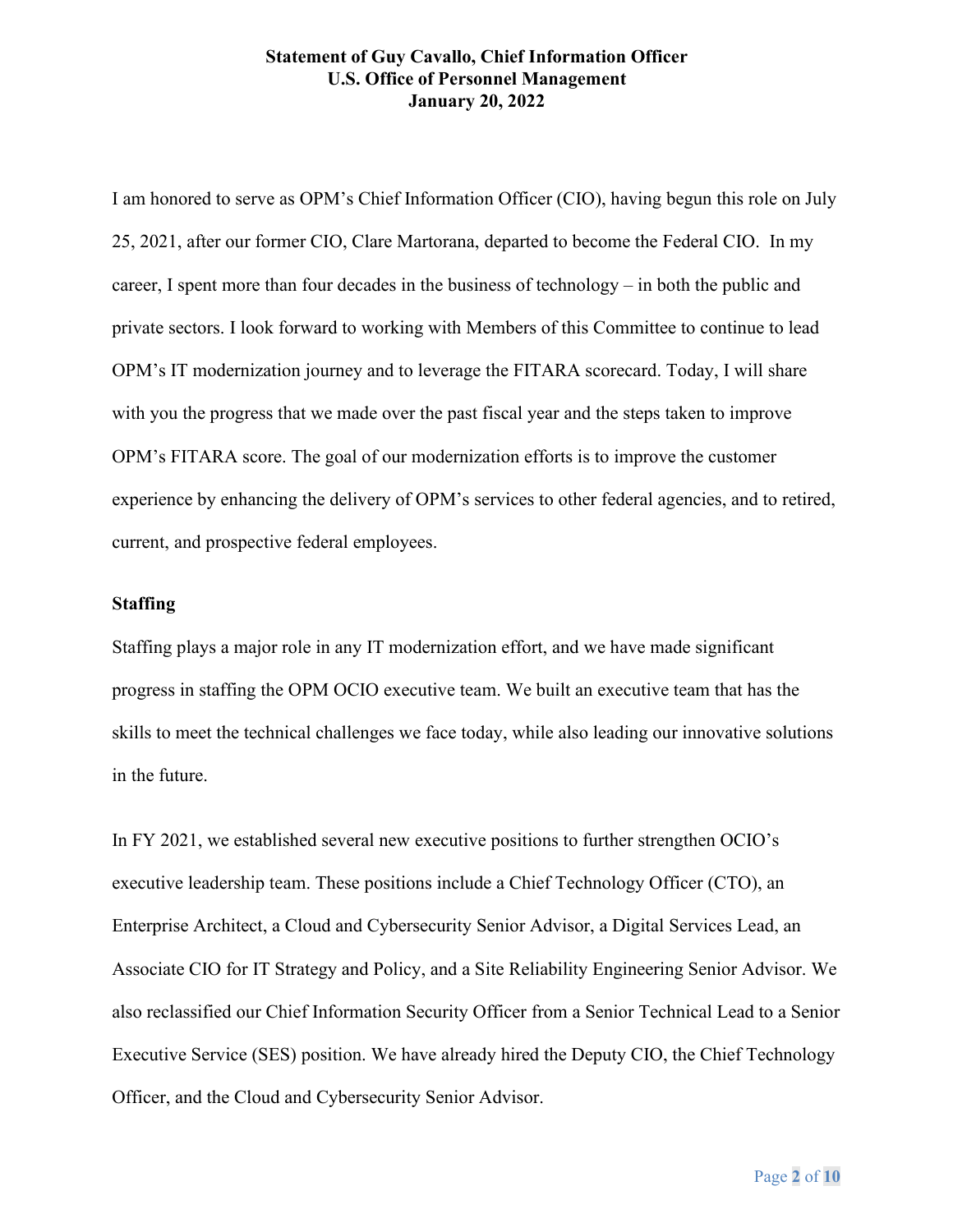In addition to these critical executive hires, we made significant investments in hiring, talent development, and staff retention of the CIO organization. With that prioritization, in FY 2021 we were able to reduce the overall OCIO staff vacancy rate by 20%.

We not only have brought on new, talented staff, but we are also investing in our existing staff, including providing unlimited access to online technical training courses and, specifically, investing in training courses related to cloud technologies, agile development, and cybersecurity. Our goal is to build a comprehensive workforce that is trained and certified in today's skills to help OPM take advantage of the latest advancements in technology and cybersecurity to better meet 21<sup>st</sup> century customer expectations.

#### **Modernizing the Customer Experience**

The recently published President's Management Agenda (PMA) defines Government-wide management priorities to improve how Government operates and performs. One of the priorities in the PMA is "*Strengthening and Empowering the Federal Workforce*." This means *"ensuring that every Federal employee's job is a good job with the tools, work environment, and resources they need to succeed."* To best support that empowerment, we are working to ensure that we understand the total life "journey map" of a federal employee – from applying for their first federal job, to being hired, to moving to a different agency or different role, to potentially leaving federal service and returning to an agency, and to eventually becoming a retired federal employee.

Moreover, to further support the development of customer-centric solutions, we created an OPM Digital Services team, which includes Customer Experience Specialists. With these resources onboard, we are committed to designing and delivering solutions aligned to that federal career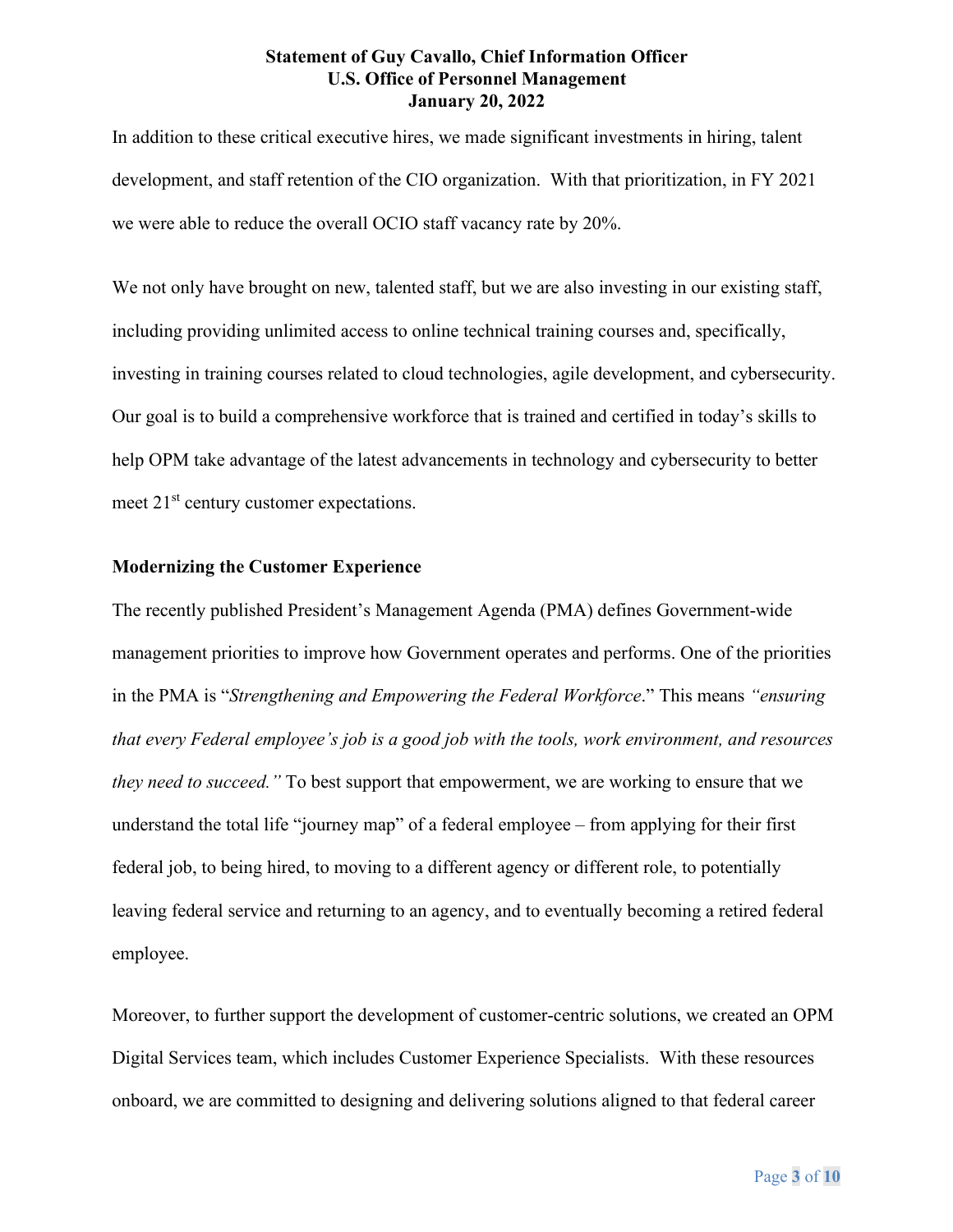journey map.

#### **IT Modernization and Cloud Center of Excellence**

I am a strong believer in the advantages of federal agencies leveraging the capabilities of the cloud to improve the delivery of citizen services. I successfully implemented the enterprise cloud at two other federal agencies, and I'm proud to have now done it at OPM. To support OPM's move to the cloud, we created a Cloud Center of Excellence (CCOE) to lead our cloud journey by providing architectural and cybersecurity oversight--and I am pleased to report that earlier this month the CCOE successfully launched OPM's enterprise cloud. We are currently developing applications in the cloud, while simultaneously evaluating legacy applications for transitioning to the cloud.

We also began utilizing the cloud's native cybersecurity capabilities to protect OPM's onpremises and cloud-based applications. Our cloud initiative forms the foundation for building IT services and applications that are responsive, proactive, adaptive, and resilient—helping us to advance OPM's ambitious mission to support and empower a federal civilian workforce of 2.1 million.

#### **Retirement Services Contact Center Solution**

In partnership with Retirement Services (RS), we recently replaced our on-premises call center with a flexible, expandable cloud-based contact center to handle a high volume of inbound telephone calls and emails. We deployed the cloud-based contact center in just 60 days, and it has already improved the contact center's performance and provided us with the ability to expand call lines as necessary.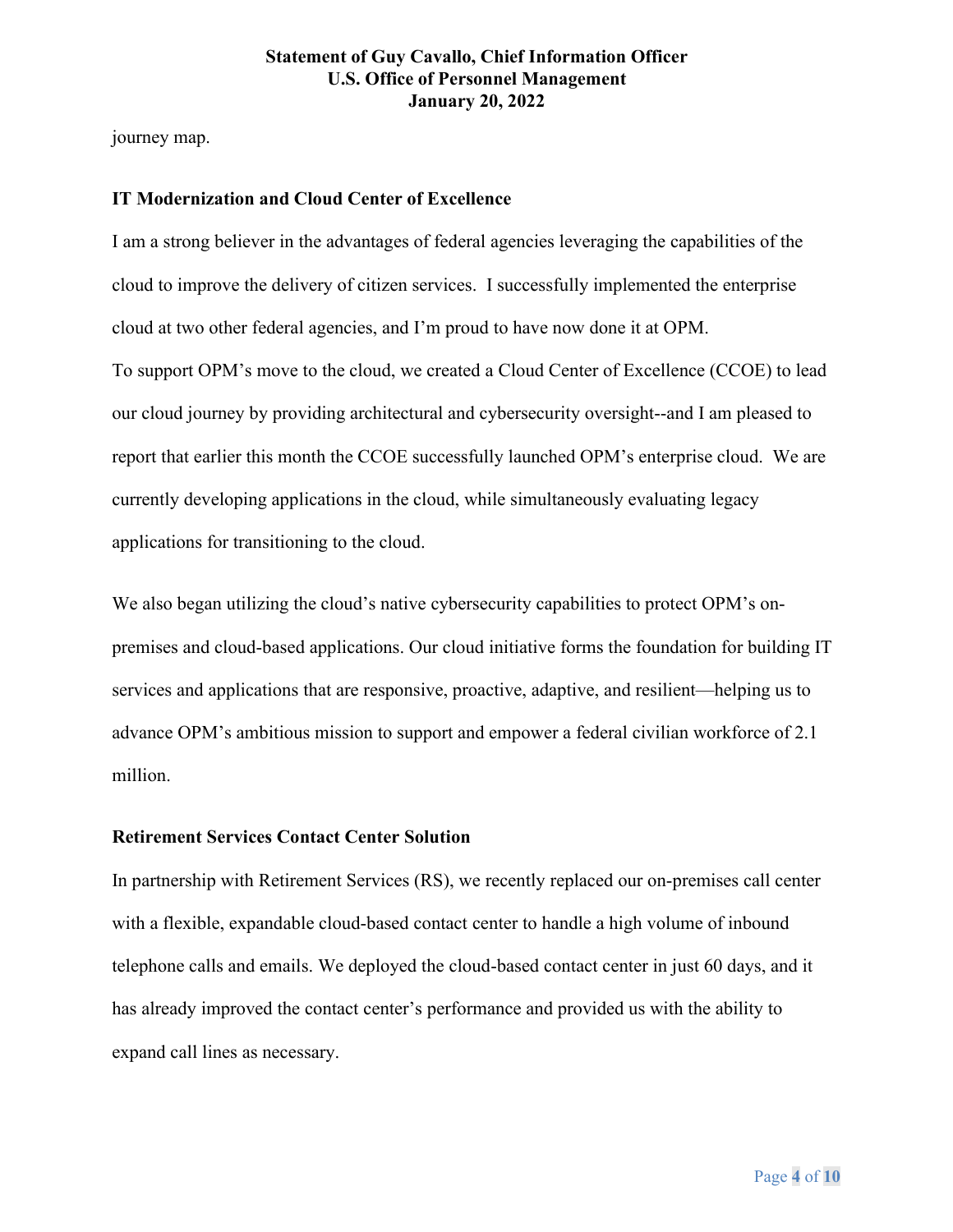While we have made significant progress, we know that we still face challenges and that there is more work to do to improve the Retirement Services Contact Center, including increasing staffing to meet the contact center volume.

#### **Enterprise Productivity and Collaboration Tools**

Today, the OCIO team continues to provide technical and back-end support for over 8,000 OPM and the Defense Counterintelligence and Security Agency (DCSA) employees. To improve cross-organization collaboration, in FY 2021, we standardized the workforce on an enterprise collaboration solution, allowing us to communicate internally and externally at the enterprise level. Implementing an enterprise solution allowed us to reduce duplicative software costs by consolidating six different collaboration tools into an enterprise solution, making the best use of the taxpayers' dollars. OPM is also a leading participant in the Federal CIO Council's Interagency Collaboration initiative to enable the federal workforce to collaborate across the federal enterprise.

Another enterprise platform implemented in FY 2021, Microsoft Power BI, a business intelligence solution, is a component of our Office 365 suite. As with the rollout of our enterprise collaboration solution, OPM already owned Power BI and we are using it now to deliver enterprise data analysis, visualization, and reporting. It is now widely used throughout OPM to improve decision-making, to gain data insights, and to increase transparency.

We are also committed to deploying enterprise-wide applications so that we can provide the best training and support to our employees and benefit from cost-savings. Further, in support of President Biden's recent Executive Order 14058, *Transforming Federal Customer Experience and Service Delivery To Rebuild Trust in Government*, we established an OCIO Organizational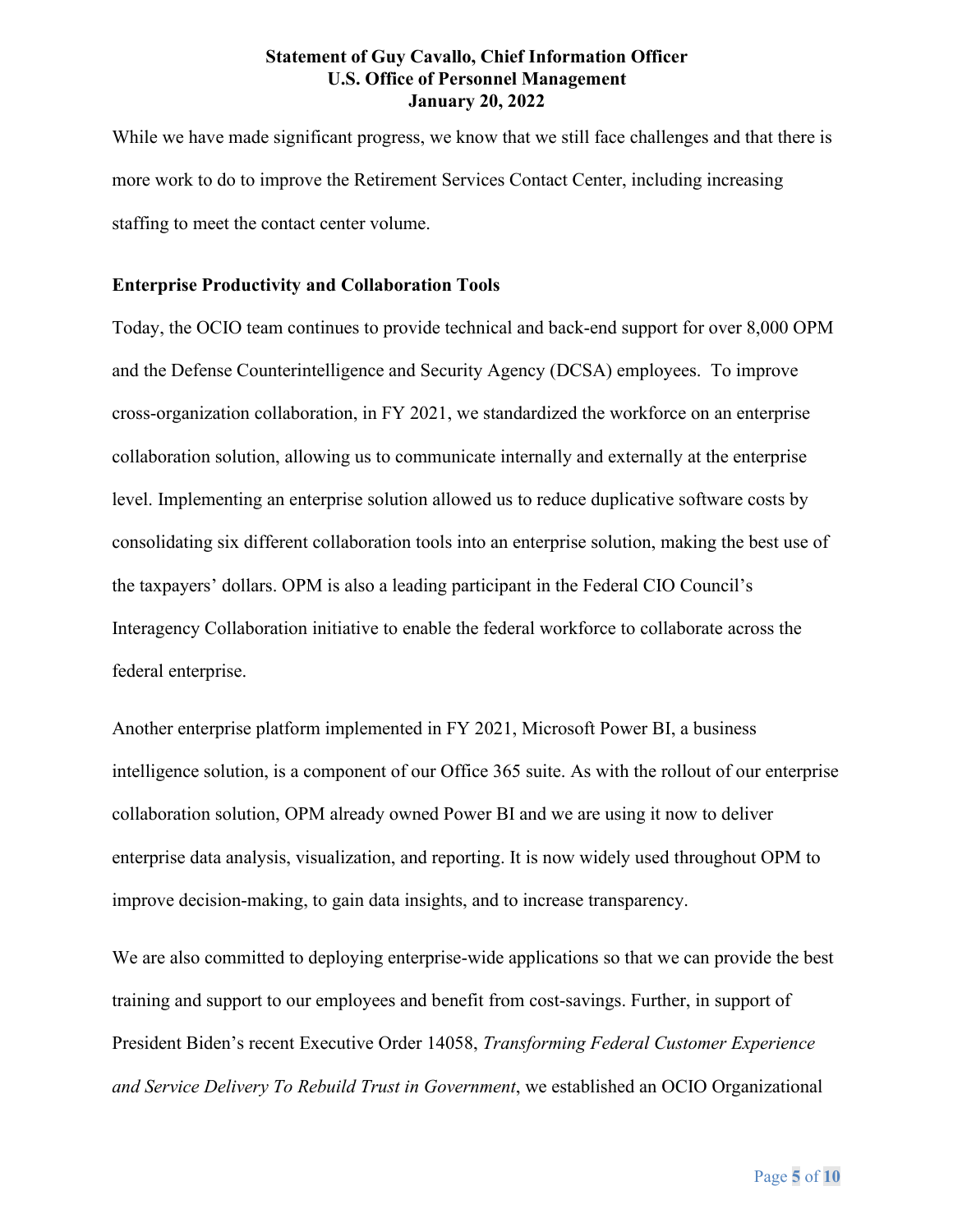Change Management strategy to ensure that we are implementing technologies with the customer in mind. We will continue our efforts to utilize federal employee and retiree customer journey maps, and customer research to lead every modernization initiative.

### **Investment Review Board/OCIO Strategic Plan**

To increase transparency and risk management oversight of our IT investments, in FY 2021, we relaunched the OPM Investment Review Board (IRB). The IRB gives us critical insights into our agency's IT investments and allows us to consolidate multiple efforts on enterprise tools. The IRB also increases transparency and enterprise risk management and decision making.

We are also excited about implementing our FY 2022 - 2025 IT Strategic Plan, which will highlight our strategic direction on IT modernization and maximizing customer experiences. The FY 2022 component of the IT Strategic Plan aligns to the agency's strategic plan in the following areas:

- Leading OPM's IT modernization efforts by establishing an enterprise-wide approach to technology, eliminating fragmentation, and aligning IT investments with core mission requirements
- Enhancing the Retirement Services (RS) customer experience through IT modernization
- Improving OPM's program efficacy through comprehensive risk management and contract monitoring
- Creating a personalized experience on USAJOBS to help applicants find the right federal opportunity and to improve the applicant's experience
- Transforming OPM's websites to provide a user-friendly experience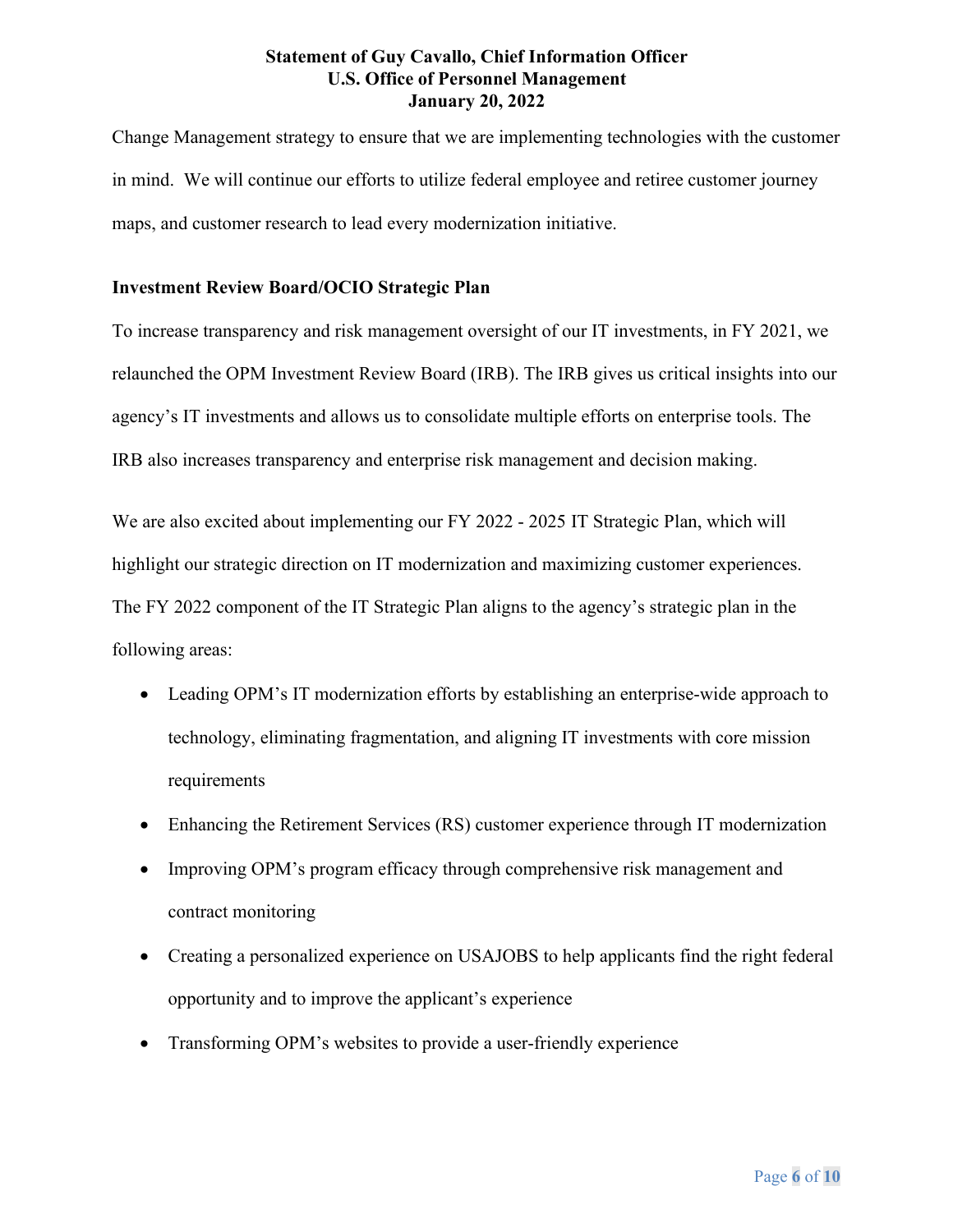• Increasing employee satisfaction scores for IT development, modernization, and enhancements

A number of these initiatives are multi-year efforts, but we have started many of them already and are excited to make more progress in FY 2022.

#### **Get Current -- Stay Current**

In the area of cybersecurity (related to the Federal Information Security Modernization (FISMA) Act of 2014) as communicated to the Committee in previous testimony, OPM was running a number of enterprise applications on operating systems and databases that were no longer supported by their vendors. We launched a priority upgrade campaign called "Get Current – Stay Current" to provide direct support for my team to remediate these systems as fast as possible. Our "Get Current-Stay Current" effort resulted in over 19 major system upgrades being completed in FY 2021, including 12 of OPM's high-value assets (HVA) and FISMA-critical systems. By the end of FY 2022, we project that 98% of OPM's HVA systems will operate on current versions of the platform, database, and application.

Additionally, this initiative also applies to hardware devices, which led to the successful replacement of any network infrastructure hardware that was at end-of-life, or near its end-oflife.

#### **Improving OPM's FITARA Score**

The FITARA scorecard serves as an important measure of our IT modernization progress. We are proud of the continuous improvement that we have made: in June 2019, we received a  $D^{+}$ ; by July 2021, we improved our score to a  $C^+$ ; and, now, our December 2021 score is a  $B^+$ . This progress would not have been possible without the hard work of so many, and we will continue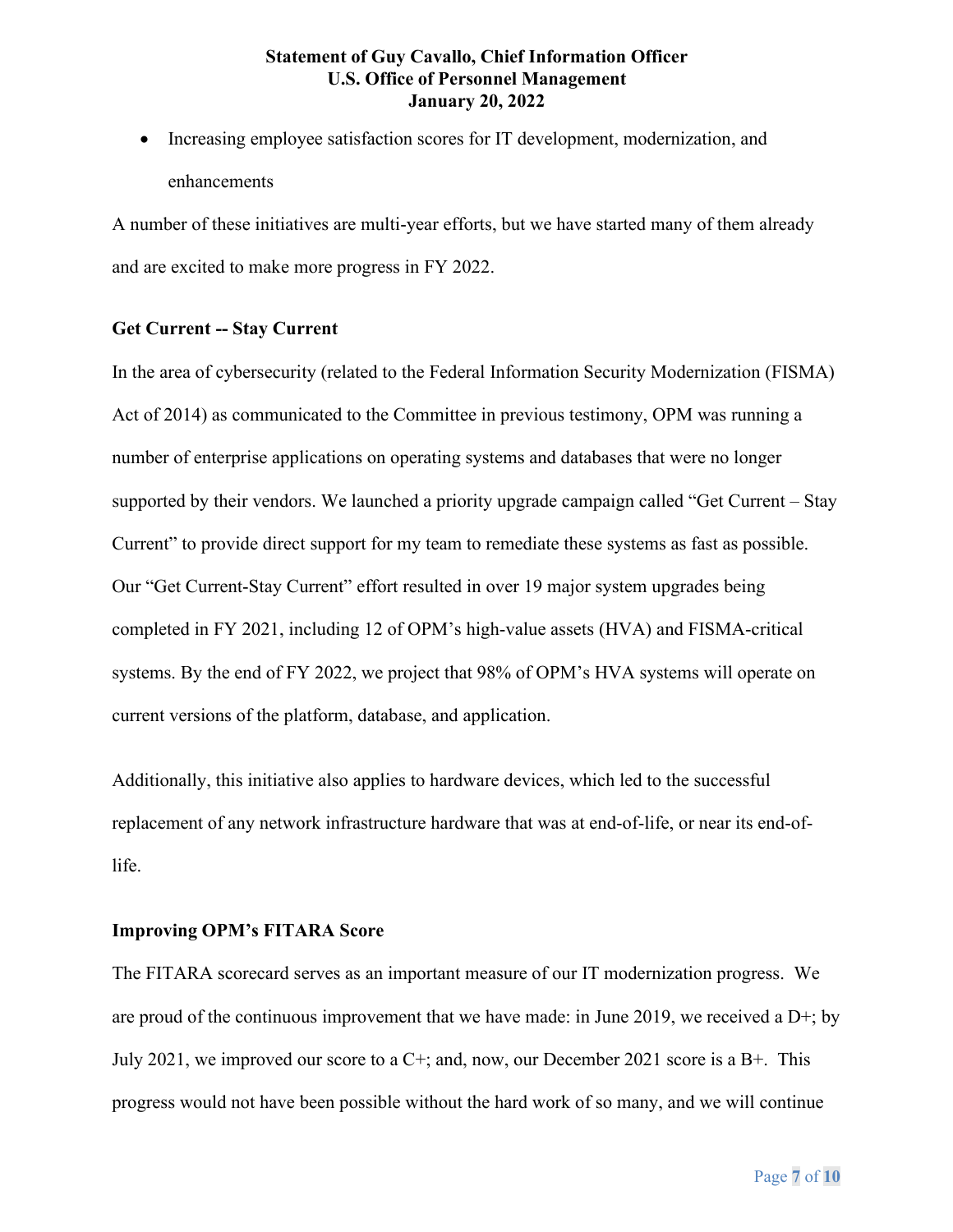utilizing the FITARA scorecard to enhance the quality and delivery of IT services provided to OPM employees, the federal workforce, and retirees.

#### Agency CIO Authority Enhancements

As required under the CIO Authorities, I report directly to OPM Director Kiran Ahuja. I inherited an organization that was already extensively practicing agile development, as mentioned earlier, and we expanded those efforts by creating and hiring an OPM Digital Services Team. That team is now enhancing our agile development approach by moving to the Scaled Agile Framework (SAFe).

#### Modernizing Government Technology Act

OPM planning to establish a Modernizing Government Technology (MGT) Act IT Working Capital Fund (ITWCF) and in collaboration with the Office of the Chief Financial Officer (OCFO), my team has developed a draft charter to manage and oversee the ITWCF. As CIO, I will serve as the Chair of OPM's ITWCF Governance Committee. It is our goal to implement our ITWCF in time for the FY 2023 budget.

Additionally, we submitted multiple requests for funding through the Technology Modernization Fund (TMF) to advance OPM's IT modernization projects. One of the proposals, to implement Zero Trust Networking, was approved for funding in late September 2021. To lead this project, we established a cross-functional Zero Trust Governance Team and leveraged our organizational change management team to initiate key messaging on the impact to our end users.

#### Data Center Optimization Initiative (DCOI)

The other "A" that OPM received on the July 2021 scorecard was for our DCOI performance. We will continue to move out of physical data centers to the cloud. Once we meet our planned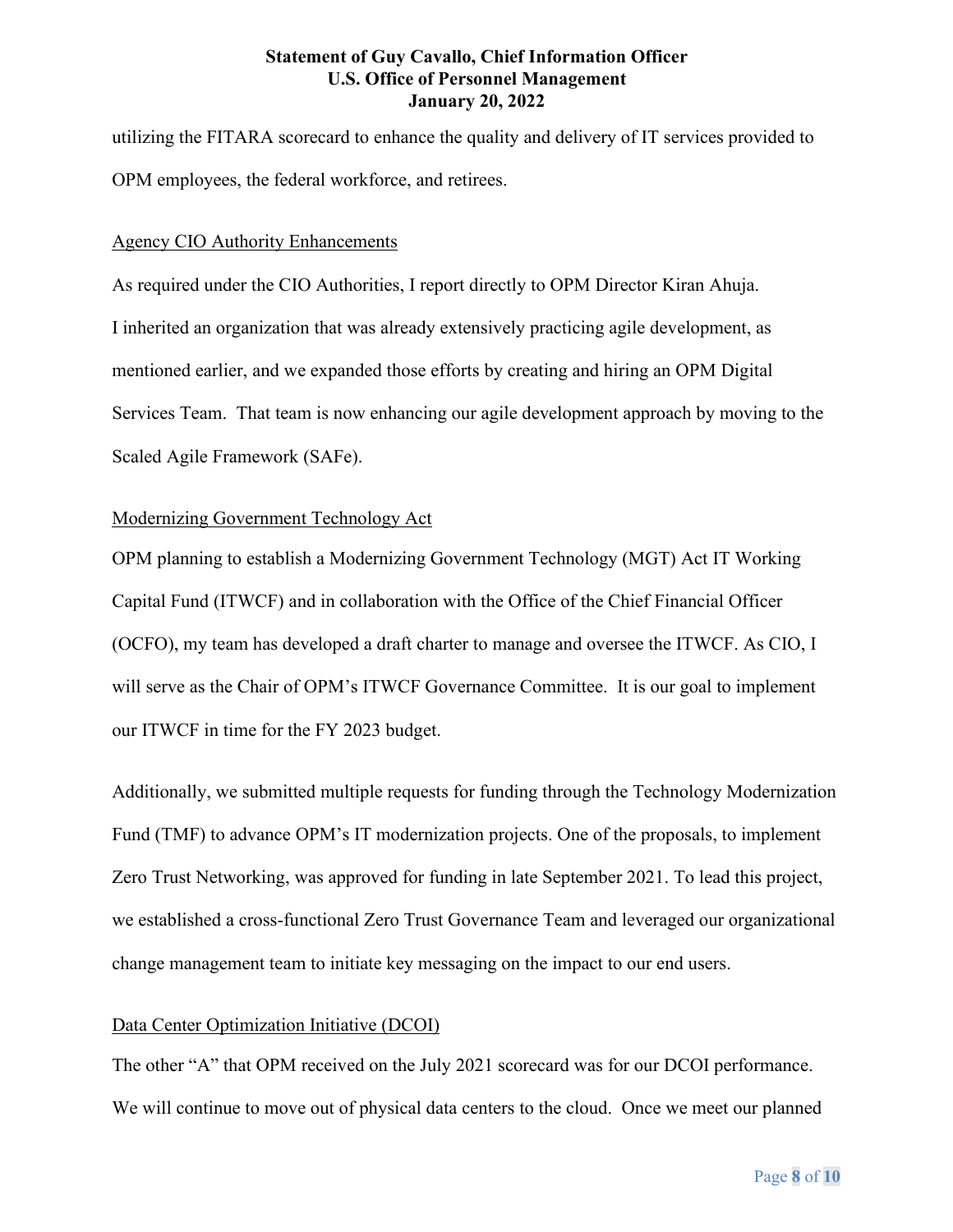cloud modernization and transformation goals, with only two data centers left, we expect to be down to one by the end of FY 2023.

#### Enhanced Transparency and Improved Risk Management

With the relaunching of OPM's IRB, we have reevaluated and updated the criteria for major IT investments. With those new requirements, the IRB recently voted to identify additional investments as major IT investments. These additional major IT investments will be assessed using the CIO's ratings criteria and will provide improved transparency, oversight, and risk management.

#### Transition off Networx

OPM awarded a new Enterprise Infrastructure Services **(**EIS) contract on April 18, 2021 to transition off Networx. The late contract award negatively impacted our FITARA score for multiple scorecards. While we acknowledge our current low score, I am confident that we will complete this migration within the General Services Administration's (GSA) target completion date. Replacing older technology phone systems with virtual phones is a key component of our Networx transition. We are piloting this solution with multiple stakeholder groups and plan to deploy it to the entire enterprise in FY 2022.

#### Cyber

Now that we have launched OPM's official government cloud, we are implementing the additional cloud native cybersecurity protections to enhance the cybersecurity protections of both our on-premises and cloud-based environments. I led a similar cloud cybersecurity effort at the SBA, working closely with the Cybersecurity and Infrastructure Security Agency (CISA), the GSA, and the Office of Management and Budget (OMB). That pilot implemented cloud versions